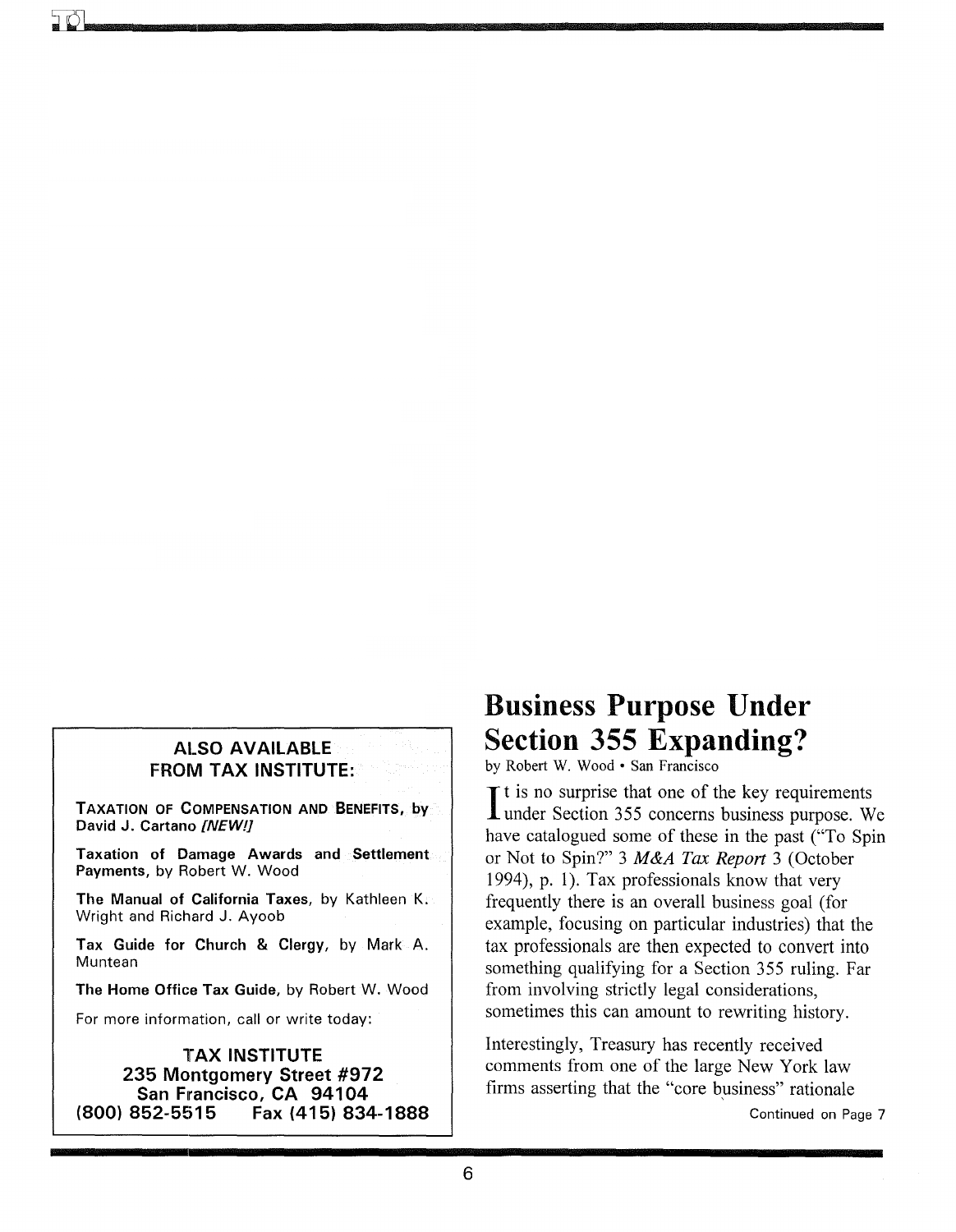## **BUSINESS PURPOSE** Continued from Page 6

should simply be regarded as an acceptable business purpose under Section 355. The authors of the letter to Treasury suggest that this core business notion refers to the strategy by which a company pares back its nonessential operations, thus focusing on those businesses in which it has strategic or competitive expertise. The authors of the letter also suggest that there should be a safe harbor for this kind of a business purpose.

The authors of the letter to Treasury, Kathryn Bristor and Adam Ingber, of Skadden, Arps, Slate, Meagher & Flom, set forth a number of common-sensical views in the letter. They note, for example, that valid business considerations may dictate a separation of non-core businesses from the core business. A separation, for example, can enable management to focus its expertise on the growth and development of the remaining core business. Ditto for the necessary resources of the company.

However, the letter to Treasury focuses upon some aspects that may be viewed as traditional Section 355 ruling grounds. For example, the authors note that businesses may commence competing against one another for access to capital. Alternatively, the poor credit rating of one business may adversely affect the other business' ability to raise capital.

Irreconcilable differences may arise between management teams for each business which are attributable to differences in management style, corporate culture, or vision of the future direction

## **ANNOUNCING TAX INSTITUTE'S NEWEST PUBLICATION!**

*TAXATION OF COMPENSATION AND BENEFITS,*  by David J. Cartano.

Over 900 pages of material, covering everything from nonqualified deferred compensation and phantom stock to cafeteria plans, split dollar life insurance and reasonable compensation. A veritable compendium! Softbound, \$99 (plus \$10 shipping and handling and \$8.42 California sales tax on California orders).

**TAX INSTITUTE 235 Montgomery Street #972 San Francisco, CA 94104 (800) 852-5515 Fax (415) 834-1888**  of the combined businesses. The line of business or method of operation of one business may not fit into the long-term business plan of the other.

## **Safe Harbor Proposed**

Perhaps the most helpful contribution made by the authors of the letter to Treasury concerns their suggestion as to a safe harbor. Although one might predict Treasury's response will be less than lukewarm, a safe harbor notion for certain business purposes is an interesting idea that deserves attention. Their goal is to introduce a modicum of certainty into taxpayers relying on a particular business purpose to effectuate a spinoff.

The contemplated "core business safe harbor" as envisioned by the author would basically require satisfying three tests. First, the taxpayer would need to demonstrate that the business to be spun off is a non-core business. Second, the taxpayer seems to be required to provided substantiating documentation that real and substantial business reasons exist for the spinoff. This second requirement would obviate any notion that merely separating a core from a non-core business would itself constitute a business purpose. The third requirement the authors suggest is a "complete separation" requirement, necessitating that the taxpayer demonstrate that the spinoff would result in a complete separation of the businesses.

The authors define a "non-core business" as meeting two subtests. First, it must be a business having its primary operations focused on a market that is distinct from the market in which the remaining business or businesses operate. A second requirement that a business would need to meet in order to be considered a non-core business is that either: (1) the average pre-tax earnings of the business to be spun off over the three years preceding the year of the spinoff must represent 30% or less of the average pre-tax earnings of the remaining business or businesses over the same period of time; *or* (2) the fair market value of the business to be spun off must represent less than 30% of the total fair market value of the company.

There is a question, of course, as to precisely what constitutes a "market" for purposes of this proposed Continued on Page 8